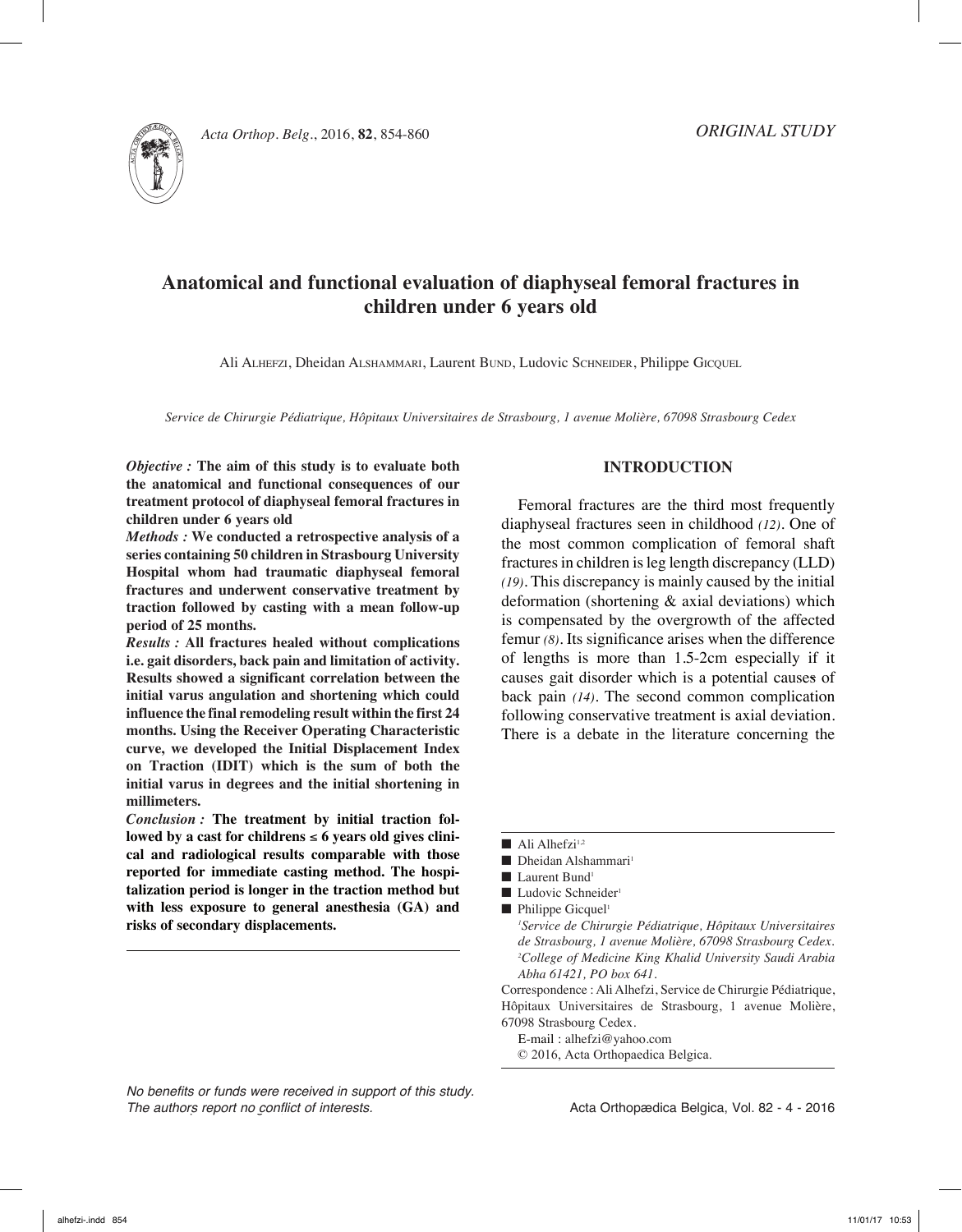tolerable LLD & angular deformity. Metaizeau (2006) accepts 30° of initial axial deviation on any planes (coronal and sagittal) and 25mm shortening up to 2 years old, and he accepts 15° of coronal and 20° of sagittal angulations and 20mm shortening from 2-6 years old *(17)*. On the other hand, other authors are concerning the initial acceptable shortening limit which could be remodeled *(1,11,18)*. There are two different types of conservative treatment either immediate casting or traction for a certain period followed by casting. In recent years, most of the centers in France adopted the immediate casting method of treatment, however, in our center we continue with the other method.

The objectives of this study are : To assess femoral varus-valgus angulation and/or any leg length discrepancy at follow-up. To functionally evaluate articular range of motion and walking. To find relations between different deformation parameters and compare between the different methods of treatments.

We hypothesize that conservative treatment by traction followed by casting gives better clinical and radiological results.

## **Materials and Methods**

A comprehensive review of our University Hospital database for all femoral fractures patients who were treated conservatively between the period of 2004-2011 in children  $\leq 6$  years old was carried out. Recruitment of study participants has been selected under the following inclusion and exclusion criteria:

Inclusion criteria: Traumatic, unilateral, middlethird fractures in children up to age of 6 years.

Exclusion criteria: Multiple fractures, pathological fractures, past medical history of previous lower limb fractures & less than 6 months of follow-up.

Following the above criteria, a total of 50 patients including 10 females and 40 males with an average follow up of  $25.0\pm13.4$  months (6-62) were found. The mean age of the study sample was 29.4±13.5 months (0-55). The most common cause of femoral fractures was falling from standing height (72%) amongst other causes like domestic violence (8%), road traffic accidents (4%), direct trauma (6%) and obstetric delivery (2%). (8%) of fractures were of an unknown cause.

Concerning the displacements and types of fractures in our series we found 40 patients (90%) with displaced non comminuted fracture, 4 patients (8%) with undisplaced non comminuted fracture, 1 patient (2%) with displaced comminuted fracture, 42 patients (84%) with spiral fracture, 5 patients (10%) with oblique, and 3 patients (6%) with transverse fractures.

The duration of hospitalization and traction varied amongst patients, however, the average traction period was 16.5 ( $\pm$  6) days and the average duration of hospitalization was  $17.4 \ (\pm 6)$  days. The total period of immobilization which includes the period of traction was  $6.3 \left(\pm 1\right)$  weeks. 20 patients (40%) had spica cast applied under general anesthesia whereas 30 of patients (60%) had spica cast applied under sedation in the operating theatre. Also 30 (60%) of the fractures occurred in the right side whilst 20 (40%) occurred in the left side.

A retrospective analysis of x-rays and clinical information was performed which were collected from patient notes while followed in outpatient clinic. Initial femoral shortening and varus angulation were determined with x-ray of femur on traction in a duration of 2-3 weeks after the accident. Follow-up leg length discrepancy and varus angulation were determined with frontal telemetric x-ray. Functional assessment was determined by pain evaluation, walking difficulties, limitation of daily activities and range of motion of the hip and knee.

| 100101<br>I y pos or fractures |                             |                              |                       |                           |  |
|--------------------------------|-----------------------------|------------------------------|-----------------------|---------------------------|--|
| Type of Fracture               | Displaced non<br>comminuted | Undiplaced non<br>Comminuted | Displacecd Comminuted | Undisplaced<br>Comminuted |  |
| Spiral Fracture                | $40(80\%)$                  | 2(4%)                        | $0(0\%)$              | $0(0\%)$                  |  |
| Oblique                        | 4(8%)                       | $0(0\%)$                     | $(2\%)$               | $0(0\%)$                  |  |
| Transverse                     | $1(2\%)$                    | 2(4%)                        | $0(0\%)$              | $0(0\%)$                  |  |

 $Table I. = Types of fractions$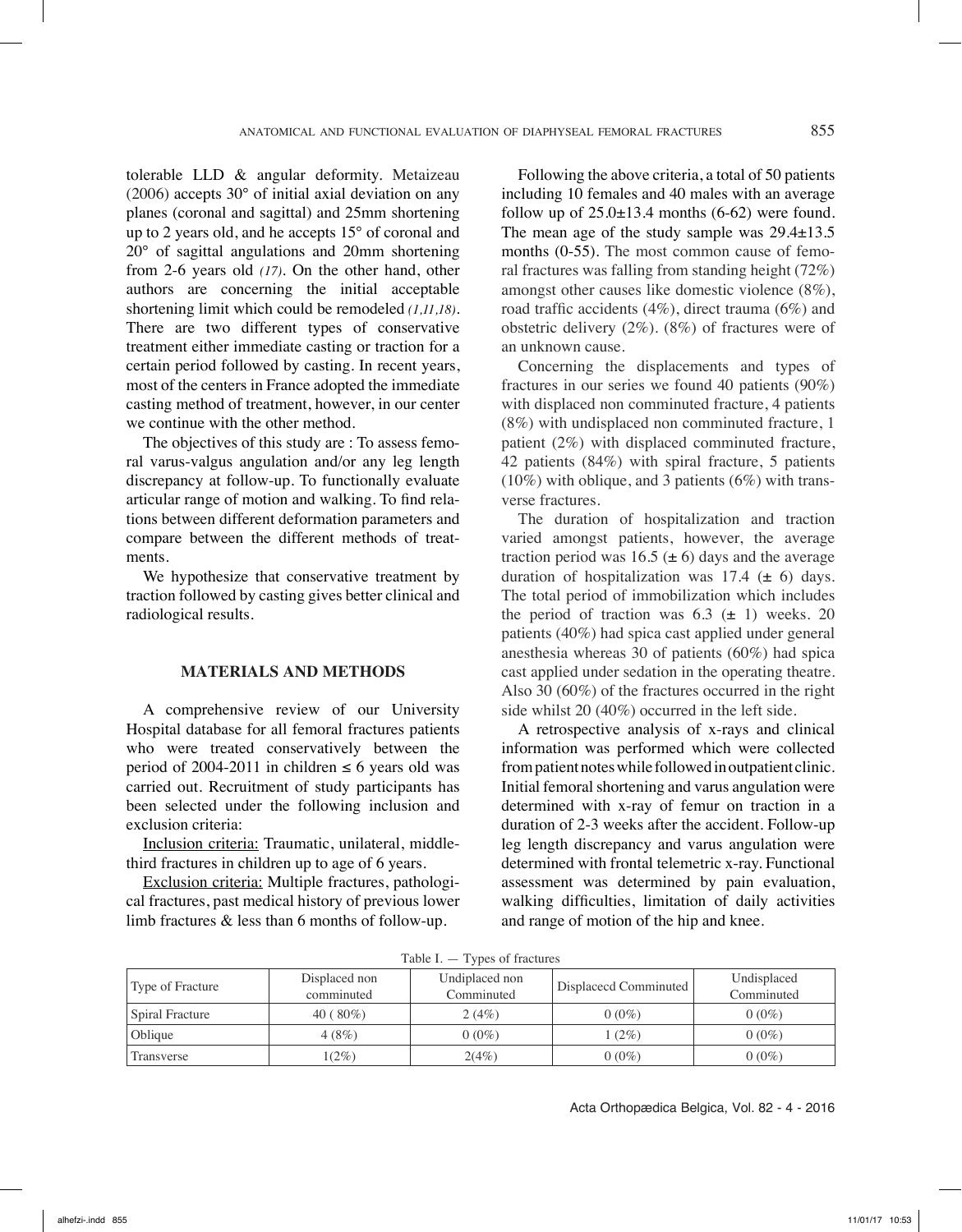# **Statistical analysis**

Data was collected and verified, variables were coded and entered with adequate backups. Both categorical variables and continuous variables were handled. Descriptive statistics, e.g., numbers, proportions, cumulative proportions, mean and standard deviation, was displayed, as appropriate.

Analytically, parametric techniques, e.g., t-test, Analysis of Variance (ANOVA) and Pearson's coefficient have been attempted, as applicable, analyzing normally distributed variables. Non-parametric alternatives, e.g., Mann Whitney *U* test, Kruskal-Wallis were used.

For qualitative variables;  $\chi^2$  test of independence or Fisher's exact tests were used measuring the association between two sets of categorical data.

The limit value concerning the initial tolerable shortening and varus angulation was made by ROC curve (Receiver Operating Characteristic).

Level of significance was set to  $p$ -value <0.05. StatEL (www.adscience.eu) software was used for the analysis.

#### **Results**

#### **Functional**

All fractures healed. All patients had good clinical and functional results, there was no complications (i.e. limping, walking difficulties or back pain) with all patients having a full range of motion of both hips and knees. None of the patients required any further surgical interventions (epiphysiodesis or corrective osteotomy).

## **Radiological**

#### *Correction of length & angulation:*

The average initial shortening was  $12.4 \pm 7.7$ mm (0-31). Leg length discrepancy at 25 months was  $3.9 \pm 6.6$  mm (0-15). The correction was found significant (*p*<0.00001) between the initial average value and those at 25 months of follow-up. The physiological limit, used, for leg length discrepancy was 10 mm. In this series 5 cases were found of whom still had >10 mm of difference by the end of

Acta Orthopædica Belgica, Vol. 82 - 4 - 2016

25 month of follow-up. However, as none of them exceeded 15 mm nor had any gait problems no surgical interventions were indicated.

Furthermore, the average initial femoral varus angulation was  $10.6^{\circ} \pm 7.3^{\circ}$  (0-25°). Femoral varus angulation at 25 month of follow-up was 2.6°  $\pm$  5.7° (0-20°). The correction at the 25-months period was also found significant (*p*<0.00001). The used physiological limit for femoral varus was 5°. Between patients, 14 patients had >5°, 7 of them had  $>10^\circ$ . None of the previously mentioned exceeded >20° therefore no surgical indication was needed, especially with the absence of any clinical or functional consequences, patients who still have >10° of varus angulation are being followed.

No significant correlation between the initial and 25 months shortening was found, as well as for the initial and 25 months varus.

Regarding values of correction between the different periods of follow-up (6,12,18,24,30,36 and 48 months) a significant correlation between the initial values and the values of 6, 12 and 18 months was found, either concerning leg length discrepancy (*p*<0.00001 at 6 months, *p*<0.002 at 12 months and *p*<0.00002 at 18 months) or for the femoral varus angulation (*p*<0.00001 at 6 months, *p*<0.01



*Fig. 1.* — Shows significant remodeling within the first 18 months.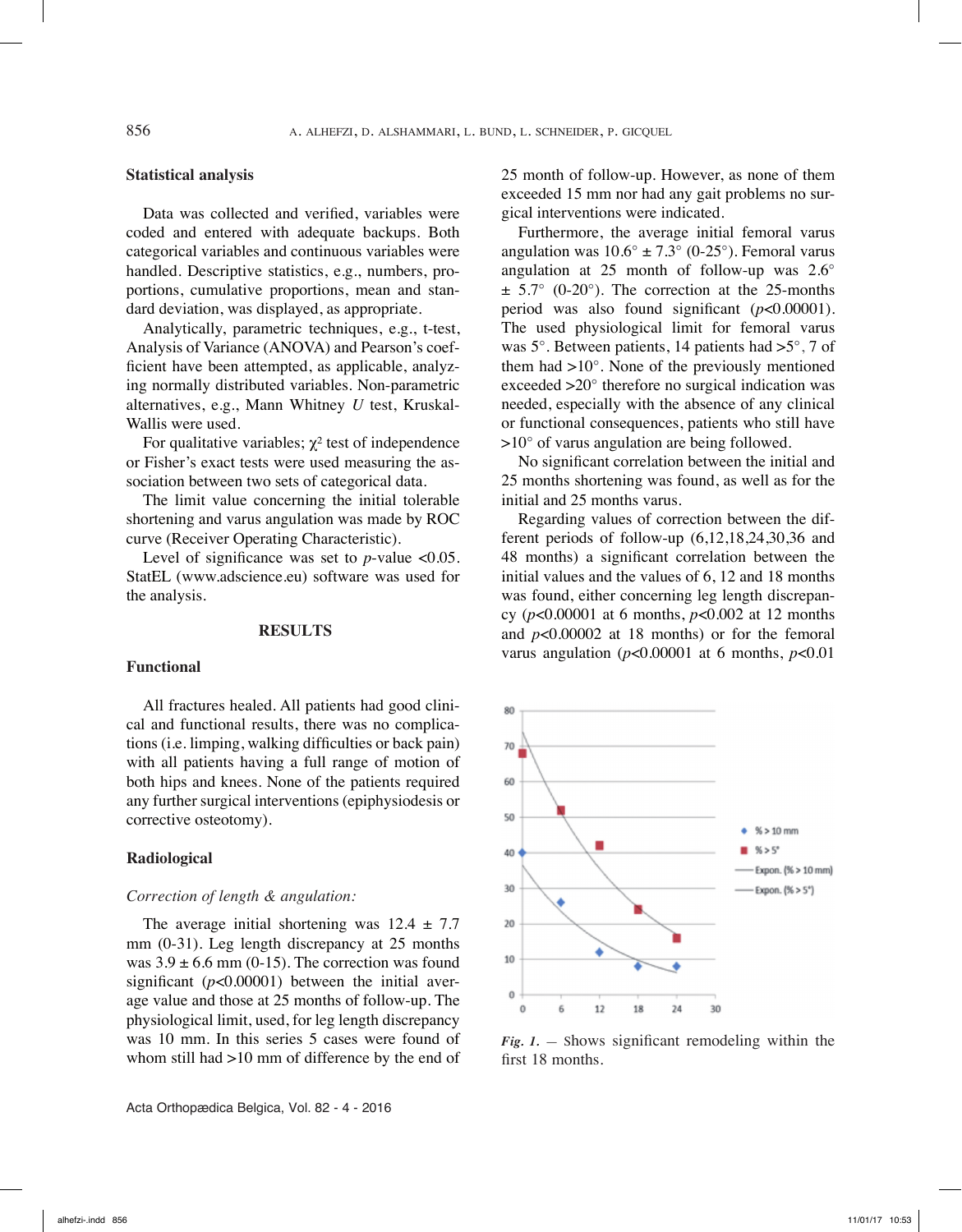at 12 months and *p*<0.02 at 18 months). Comparing different periods was no longer significant at 24 months. A significant correlation between the initial shortening and the initial varus was also found which became insignificant at 25 months.

Additionally, no significant correlation was found between the age at the time of the fracture and the correction period (either for shortening or varus). The average correction is  $0.4 \pm 0.2$  mm / month concerning the length discrepancy and  $0.9 \pm$ 0.7 degrees/month for the varus angulation.

### *Remodeling scheme*

Remodeling can be appreciated within the first 24 months.Whilst further studying the patients deemed not to be in acceptable correction (shortening >10 mm or varus  $>5$  degrees) results related to remodeling can be drawn as follows:

1. Distribution analysis between the corrected and non-corrected patients depending on the delay was significantly different either for shortening or for the varus. (*p*<0.00004) and (*p*<0.00001) respectively.

2. Significant remodeling occurred in the first 18 months, as no significant correlation was detected between initial values and those after 24 months.

# *Limit value:*

To further explore the data, a ROC curve was drawn from the initial displacement values (shortening & varus) and the corrected and non-corrected characters of deformation (i.e. the limit are 10mm for the shortening and 5 degrees for the varus) in 25 months of follow-up.

It was found that for initial shortening (measured on traction) the limit value was 18mm. The initial shortening should be less than 19mm in order to achieve a correction with length discrepancy <10mm in 25 months of follow-up.

It was also found that initial femoral varus (measured on traction) limit value is 12 degrees. The initial varus should be less than 13 degrees in order to achieve correction of 5 degrees in 25 months of follow-up.

The initial shortening and femoral varus (measured on traction) were significantly correlated

 $(p<0.01)$ , it was combined in an index named (Initial Displacement Index on Traction) IDIT= shortening in mm + varus in degrees (ROC curve coefficient). The limit value for this index was found to be 24.

To have a complete physiological correction (shortening  $\langle 10 \text{ mm}$  and varus  $\langle 5 \text{ degrees} \rangle$  in 25 months of follow-up the IDIT should be less than 25.

#### **DISCUSSION**

In pediatric traumatology, femoral fractures are reported to make 1.6% of all bony lesions *(11)*.

More recently, spica cast immobilization after traction for some period or immediately after reduction are the most commonly used conservative treatment for femoral fractures in preschool aged children *(1,6,9)*. In our center, all femoral shaft fractures are treated conservatively in children under the age of 6 with traction for around 2 weeks then hip spica is applied.

All patients in this study were managed conservatively without any patient requiring secondary surgical intervention. The conservative treatment of diaphyseal femoral fractures in children without any serious metabolic disorder and whom are under the age of 6 is more popular than the surgical one *(6)*, although some centers outside France adopted primary surgical treatment with elastic stable intramedullary nailing (ESIN) *(10)*. Moreover, our management protocol is supported by the fact that in this series, no patients had any functional problems in 24 months follow-up, furthermore, no patients needed to have a secondary intervention. Also, 40% of patients had to undergo casting under GA. However, no additional exposure to GA will be required to remove the cast.On the contrary, a second GA is usually required to remove nails in ESIN, as reported that 65% of ESIN were removed under GA *(10)*. On the other hand, GA will be necessary in almost all cases of immediate hip spica application, however, a remarkable reduction in hospital length of stay will be achieved *(2,9)*.

Furthermore, according to Berne et al. *(2)* an elevated risk of secondary displacement can be reach to up to 27% with 8% of revision under a second GA.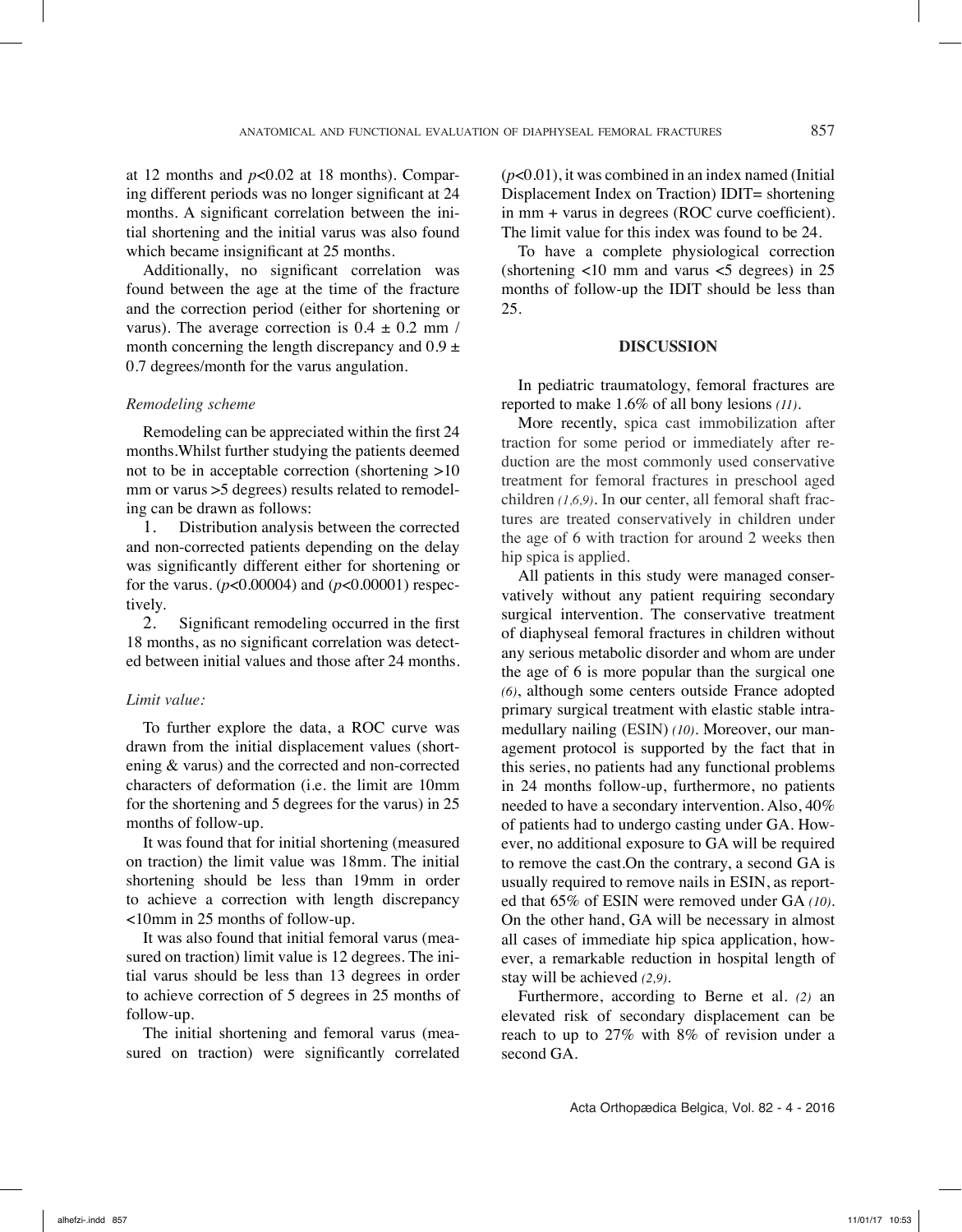Buehler et al. *(4)* reported an (18%) of unacceptable shortening within 4 weeks of follow-up. Moreover, Illgen et al. *(13)* noted that a 20% loss of reduction and a 15% incidence of significant skin complications for early Spica application.

Given the above facts, there are some drawbacks associated with conservative management approach. Many discharged patients with spica casting will not be able to go to baby centers as they do not accept them with a cast *(10)*. This can put an extra load on parents in terms of time of work and pay loss. Additionally, some studies demonstrated a delayed time to full mobilization and returning to normal activity in the treatment group of spica casting whilst comparing them to ESIN treatment group *(10)*. Another possible disadvantage, is the cost and duration of hospitalization. An average of 17.4 days of hospitalization in this current study were noted which represents a potential challenge especially given the rising cost of medical care in front of the numerous financial challenges that medical systems face.

Cast associated complications can also occur with spica casting, Difazio et al. *(7)* documented a 28% of skin complications in a series of 297 children treated with spica casting for femoral fractures. This current study also showed that no patient presented with compartment syndrome, however, evidence does exist suggesting the occurrence of the latter in early spica casting *(15)* There is an early possible postoperative complication for the surgical treatment as noted by Bopst et al. *(3)* that (12.3%) of nail exteriorization and (1.4%) of local skin infection.

Amongst the most debilitating long term complications post conservative management of femoral fractures are angular & rotational deformities as there is no general agreement concerning the limits of tolerance of such deformities *(6)*. According to a study up to 15° angular malalignment and 20° rotational malalignment and 20mm shortening are acceptable in children up to the age of 6 years *(6)*. A number of patients who did not achieve acceptable correction rates were found in this study– in terms of varus, 16% of patients did not achieve correction; and in terms of length discrepancy, 8% did not, in which is comparable to Burton et al. *(5)* series with 5% of shortening and Malkawi et al. *(16)* series which showed 2% of discrepancy. Berne et al. *(2)* found in their series of 47 patients treated with immediate hip spica application that 10.5% of patients did not achieve leg length correction and 14.5% did not achieve angular correction.

It certainly is important to note, that even with the usage of ESIN to treat femoral fractures, length discrepancy or angle problems are inevitable *(6,10)* . In a study that reviewed 72 patients treated surgically there was one patient with an angular problem of over 5 degrees and 27 children with length discrepancy (overgrowth) of which 6 was above 1 cm *(3)*. However, the previous study was not inclusive to treating mid-shaft fractures as 64/72 fractures were mid-shaft. Another large clinical series that compared ESIN to spica casting in children between the ages of 2-6 years found that on the final followup that the two treatment groups had acceptable angulation, hence non requiring a surgical inter-

| Conservative Treatment       |                                                      | Surgical Intervention       |                                                                                    |  |
|------------------------------|------------------------------------------------------|-----------------------------|------------------------------------------------------------------------------------|--|
| <u>Advantage</u>             | Disadvantage                                         | Advantage                   | Disadvantage                                                                       |  |
| Decreased need to undergo GA | Delay in order to achieve full<br>activity           | Less pressure on the family | Increased likelihood to have<br>GA two times, the second being<br>for nail removal |  |
| No Operative risks           | Parents take time off work                           | <b>Faster Ambulation</b>    | Risks of GA                                                                        |  |
|                              | Cost of hospitalization                              | Faster return to activity   | Operative risks                                                                    |  |
|                              | Delayed return to activity                           | Shorter hospitalization     |                                                                                    |  |
|                              | Longer Hospitalization                               |                             |                                                                                    |  |
|                              | Cast associated Complication<br>like skin irritation |                             |                                                                                    |  |

Table II. — Pros and cons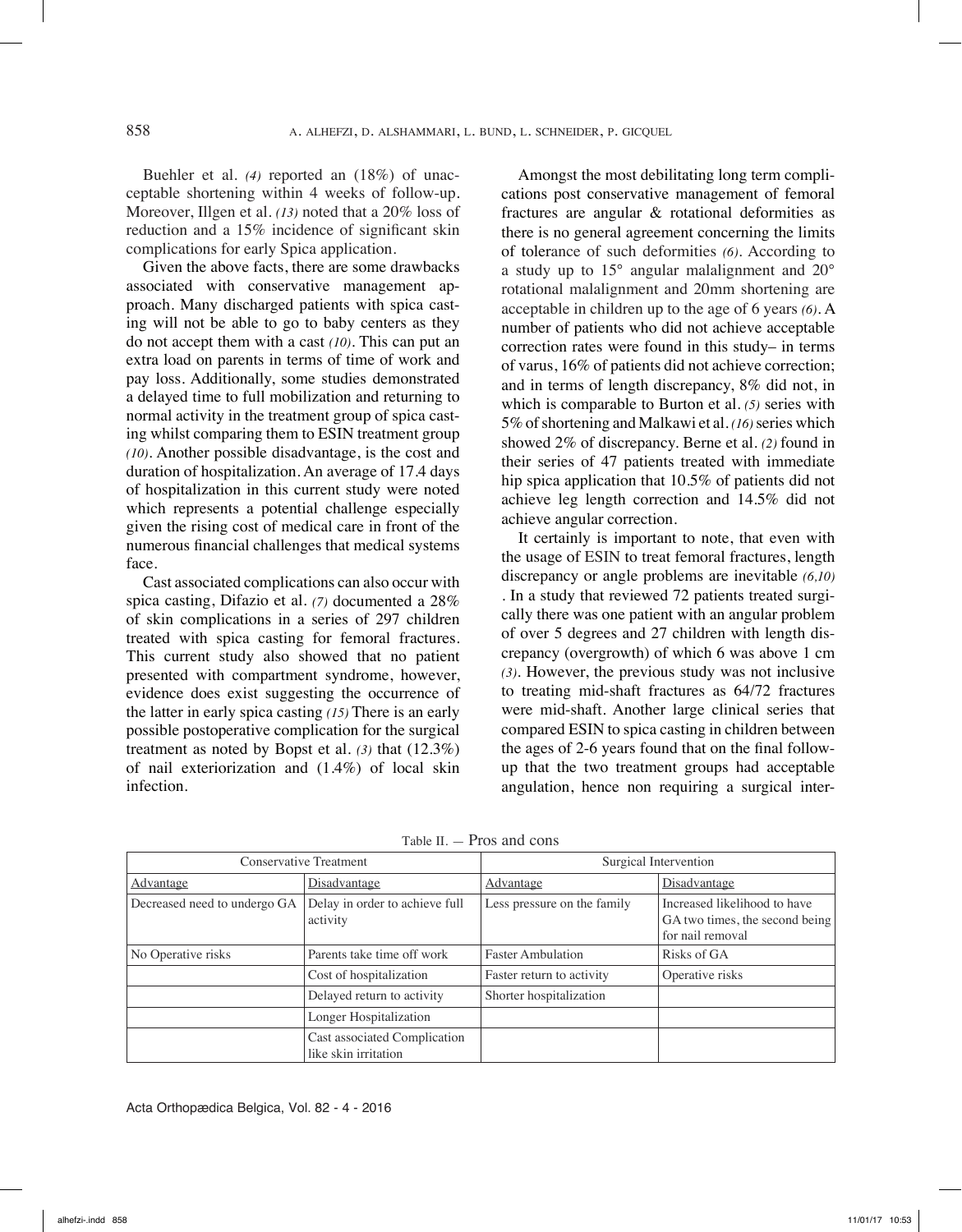

*Fig. 2A.* — X-ray of a patient under *Fig. 2B.* — X-ray of the same traction with IDIT=44.. patient 48 months after fracture shows residual shortening (11mm)

and varus deformation (10°)..

vention. (Spica  $7.7 \pm 6.5$  vs. ESIN 4.9 $\pm$ 4.1 degrees,  $p=0.002$ ) coronal plane (Spica  $4.8\pm5.5$  vs. ESIN 2.2±2.4 degrees, *p*=0.006) *(10)*. The same remains true for length discrepancy where 3% of patients treated with spica casting had a length discrepancy of more than 2cm whereas it occurred in 1% of patients treated with ESIN. Again none of the patients required surgical intervention *(10)* .

These values were considered clinically acceptable and did not require any treatment. In this study we developed IDIT index (initial displacement index on traction) with a limit value of 25. A previous study noted that the risk of limb shortening is 20.4 times as high as in cases that present with initial shortening above 30mm *(6)* , however, in IDIT index an incorporation of both the initial difference of longer and angular deformation is measured.

One of the limitations in this study is that the axial deviation in sagittal plane was not taken in consideration because lateral views in the follow-up x-rays were not available. Another limitation is that the initial shortening was determined only on the femur, however, on the following follow-ups total length discrepancy was taken into account whilst determining whether it is acceptable or not. Also, there was no other groups to compare the results with our treatment method, that is mainly referred to the study feasibility.

We recommend to apply this index as a predictable measure for the final remolding results and we claim that this index could be further improved to include axial deviation in sagittal plane. Also we recommend to redefine the indications for those types of fractures to include both surgical and im-